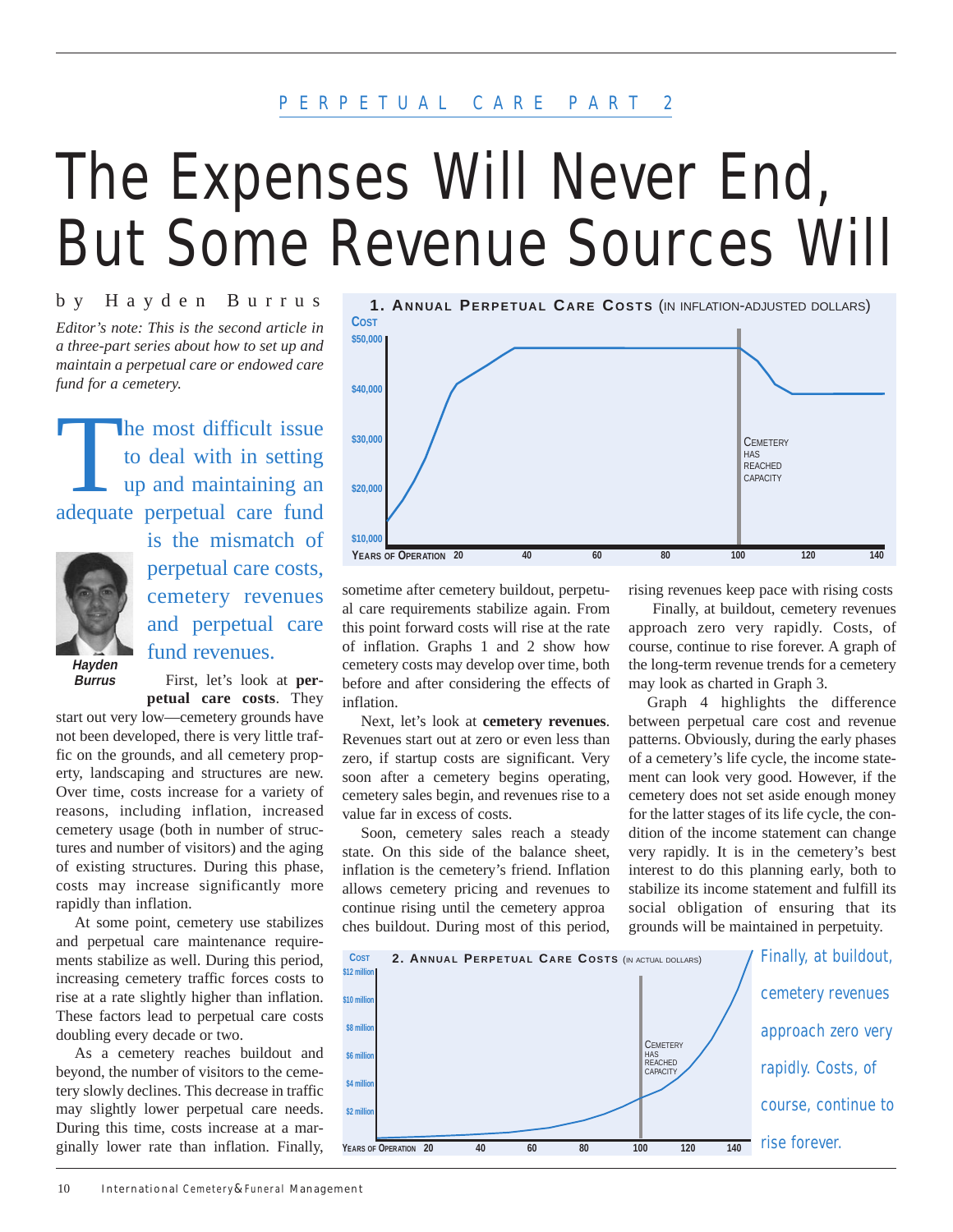

Graph 4 does not tell the full story. Investment returns are never known in advance, and returns will vary from year to year. This is a significant issue for investment income as well as capital gains.

Over the past 20 years, annual bond returns ranged from -0.7 percent to 23.6 percent (source: Lehman 1-5 year government/corporate bond index, 1978-1999). During the same period, stocks have experienced even more variability, ranging from -6.2 percent to 36.4 percent (source: Wilshire 5000 Total Market Index, 1978- 1999).

Since only a portion of the investment returns of a perpetual care endowment fund is available to pay for cemetery costs, the variability in investment return directly results in an extremely uncertain and variable available cash flow to cover the rising costs of perpetual care.

#### A Few Examples

Next, I will move on to discuss specific perpetual care fund issues related to three hypothetical cemeteries:

• Millennium Cemetery: A new cemetery established on January 1, 2000.

• Active Cemetery: A cemetery very far away from buildout and with an active and successful sales force able to increase revenues each year.

• Historic Cemetery: An older cemetery needing restoration improvements and less than 10 years from buildout.

Millennium Cemetery is in the best position to adequately fund perpetual care. Its brightest years in terms of revenue collection are still in the future. Specific endowment care fund issues for Millennium Cemetery are:

• **Revenues and costs are more uncertain.** Millennium Cemetery does not have a historic accounting record on which to base revenue, cost and sales projections. These projections must come from educated estimates made by cemetery managers. To compensate for the significant uncertainty in these projections, an actuarial analysis of this cemetery should use conservative estimates (low values for revenues and sales growth, high values for costs). Also, actuarial projections should be revisited more frequently and updated as specific Millennium Cemetery information becomes available.

• **Initial perpetual care costs will be higher than revenue from the fund.** Even a vacant cemetery requires some perpetual care maintenance. During the early portion of a cemetery's life cycle, a cemetery has very little money in its perpetual care fund to cover its fixed endowment care costs. If the funding of the perpetual care fund could be run as a business, it would be best for the fund to borrow money to help pay for its perpetual care costs during the earliest phase of the cemetery's lifespan. Since this cannot be done, Millennium Cemetery can expect to pay for some perpetual care costs from its general operating funds during this time.

• **After sales activity begins, perpetual care contributions may seem excessive**. One or two years after Millennium Cemetery

begins operations, the money going into the perpetual care fund may seem too high because perpetual care costs are probably significantly less than the revenues generated by cemetery sales. The perpetual care fund is growing rapidly as the total number of plots sold doubles and re-doubles. This is to be expected. The perpetual care fund contributions being made today must grow inside the fund to help pay for perpetual care costs after the cemetery is filled.

### ACTIVE CEMETERY

Depending on its history of perpetual care fund planning and follow-through, Active Cemetery's perpetual care fund may be in excellent financial condition at this point. Through analysis of a long history of accounting and financial statements, Active Cemetery has the greatest ability to accurately project its future cash flow. It also has the greatest ability to influence the future solvency of its perpetual care fund. Specific endowment care fund issues for Active Cemetery are:

• **The cemetery needs to have adequate funds available for perpetual care if the cemetery were to close immediately.** This concern is not an academic one for cemeteries that will continue operations until buildout. If adequate funds are not currently available for perpetual care, future perpetual care contributions must subsidize the perpetual care for past cemetery sales. This situation should be remedied as soon as possible.

A common cause of under-funded perpetual care funds for many of today's active cemeteries is that they did not start setting